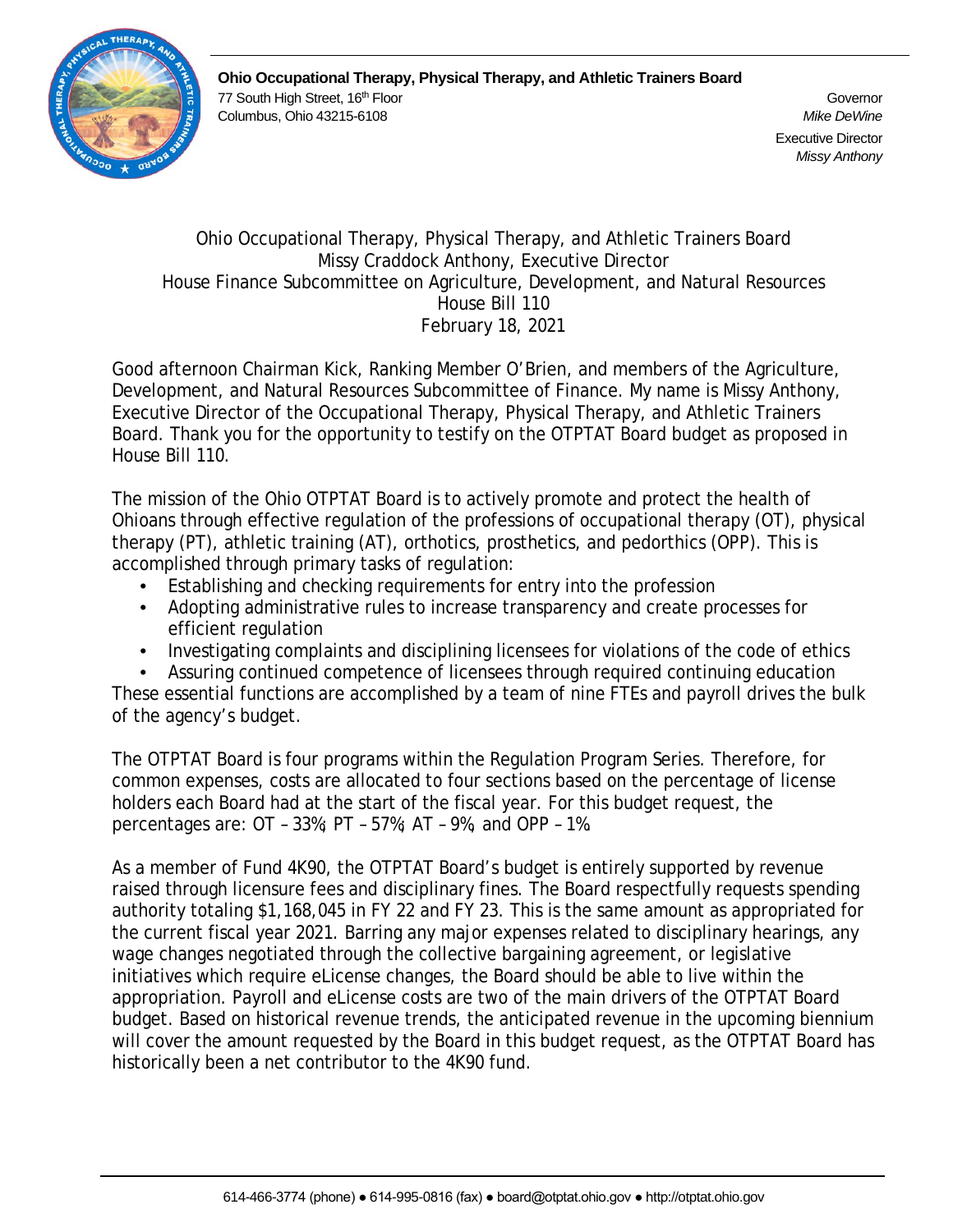#### **Language Changes**

The FY 22-23 budget as proposed includes a handful of language changes being sought by the Board to clean up several provisions of law that are no longer in use and are confusing to license holders and other items aimed at improving the disciplinary statute for the board.

- 1. OTPTAT Board members are currently permitted by law to serve an additional sixty days after the expiration of their term on August 27. This is helpful in giving the Governor's office appropriate time to thoroughly vet the appointments to find wellqualified candidates. This amendment would simply extend the sixty days to ninety in order to cover the November Board meeting.
- 2. The statute governing occupational therapy references a limited permit and license escrow option which are no longer offered by the OTPTAT Board. This often causes confusion for our licensees. The limited permit was previously a way for people to start practicing prior to passing the national exam. The Board decided many years ago that allowing someone to practice prior to passage of the exam is a risk to the public and eliminated the permit. The Board recently eliminated the option to escrow a license because the steps to restoring the license were identical to those of reinstating an expired license. Eliminating this option reduced administrative confusion and streamlined the path for licensees. This amendment is being proposed to clean up the statute related to these options.
- 3. The statute for physical therapy requires, as a part of the license application process, a physical description and photograph. The Board has no need for these records, and this submission causes occasional delays in application processing, as the photos received are oftentimes unusable. The Board does not need to have to continue to store these photographs when they have little value to Board operations, so this submission is proposed for elimination.
- 4. The physical therapy statute also includes antiquated language requiring a minimum level of credits in certain academic categories. As physical therapy programs have evolved to the doctorate degree, the required academic categories have changed and no longer match what is in statute. The Board would like to replace this reference with a requirement that a person has graduated from a program accredited by an agency approved by the Board. This aligns Ohio's law with the Model Practice Act for physical therapy. A second change for physical therapist assistant education is also suggested.
- 5. The Board sometimes sees cases where a licensee is court involved for an offense for which the court has ordered intervention in lieu of a conviction. In such cases, an offense, sometimes of a felonious nature, has been committed, but the person is not required to report it to the Board, nor can the Board necessarily take action on the license as a result. Most often, it is the desire of the Board to mirror and support the intervention required by the Court and not to add additional requirements. Clarifying statute to allow the Board to take action due to a judicial funding of eligibility for intervention in lieu of conviction would enhance the Board's enforcement powers to support a court's findings. This amendment is based on Medical Board statute.
- 6. References to sexual conduct being the basis for disciplinary action varies between the OT, PT, AT, and OPP Sections. The Board recently had a case where enforcement was made more difficult because the PT statute only references sexual conduct, which was too narrow a definition for the incident that had occurred. This amendment proposes to cross reference the definitions for both sexual conduct and sexual contact across all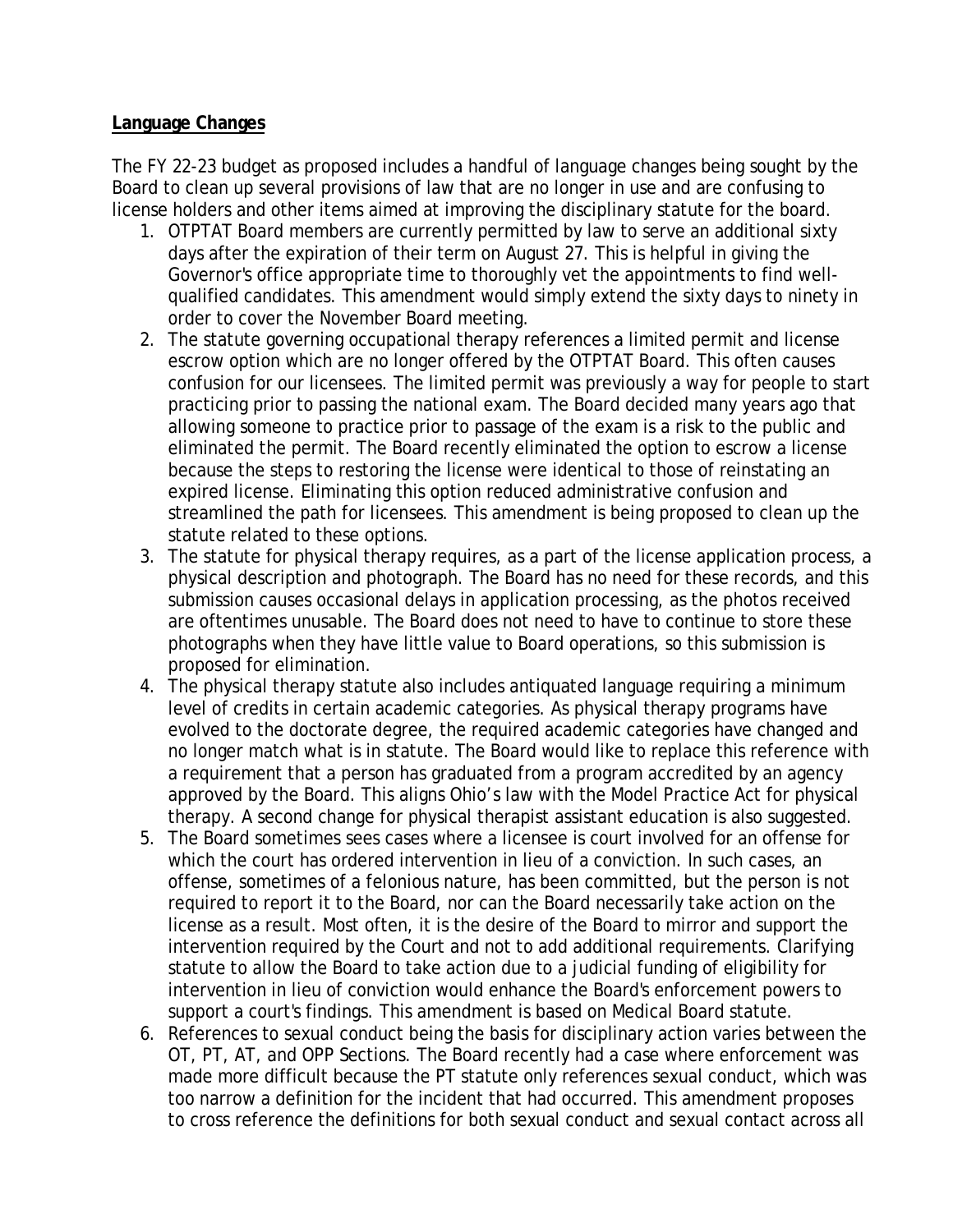parts of the statute to ensure the Board has sufficient authority for discipline for egregious offenses of a sexual nature.

- 7. In 2018, the OTPTAT Board took over regulation of orthotics, prosthetics, and pedorthics (OPP) after the former OPP Board was eliminated. Over the past two years, the Board has identified several weaknesses in the disciplinary statute governing these professions. This amendment proposes to align the OPP statute (ORC 4779) with the OTPTAT law (4755) in the following three ways:
	- a. Explicitly allows for investigations to be held confidential.
	- b. Allows the board to discipline a licensee for action taken by another state on a license and clarifies the actions the Board may take to include fines and corrective actions.
	- c. Allows for the cost of an administrative hearing to be paid by the licensee being sanctioned if there is a sanction.
- 8. The Board recently had an individual appeal a board action to a common pleas court in a rural county. The logistics of accomplishing this appeal were a challenge in a jurisdiction not accustomed to taking such appeals. At the advice of counsel, the Board is requesting that Franklin County become the jurisdiction for all Board decision appeals, just as it is for the Medical Board, Chiropractic Board, and others. Franklin County allows for online filings, so this will not be an inconvenience for individuals living outside central Ohio.

## **Fiscal Year 20-21 highlights:**

The past two years saw the implementation of several new initiatives, including the implementation of several legislative and efficiency efforts:

- 1. The FY 20-21 budget bill included language to give the OTPTAT Board regulatory oversight over the 3-D printing of open source prosthetic kits. The Board successfully worked with stakeholders involved in 3-D printing and the prosthetics industry to establish standards for this regulation which are reasonable but ensure a person has experience in the field and establishes a connection to the limb recipient's medical care professional.
- 2. Senate Bill 7 from last General Assembly established a new temporary military license for active military members and their spouses.
- 3. Eased access to license display by making wall license certificates available for download in the Ohio eLicense system.
- 4. The rules for the orthotics, prosthetics, and pedorthics professions, merged into the OTPTAT Board in 2018, were rewritten to line up processes and procedures with the other licenses under the authority of the OTPTAT Board.
- 5. Efforts to strengthen the Board's response to complaints alleging sexual violations per the Governor's Strauss Workgroup findings with particular attention to educating licensees on:
	- a. Duty to Report All license holders should have a duty to report any unprofessional or illegal conduct to the Board by a fellow license holder. This is an issue that was identified by the Strauss Working Group.
	- b. Self-Report All license holders have a duty to inform the Board of certain violations within thirty days.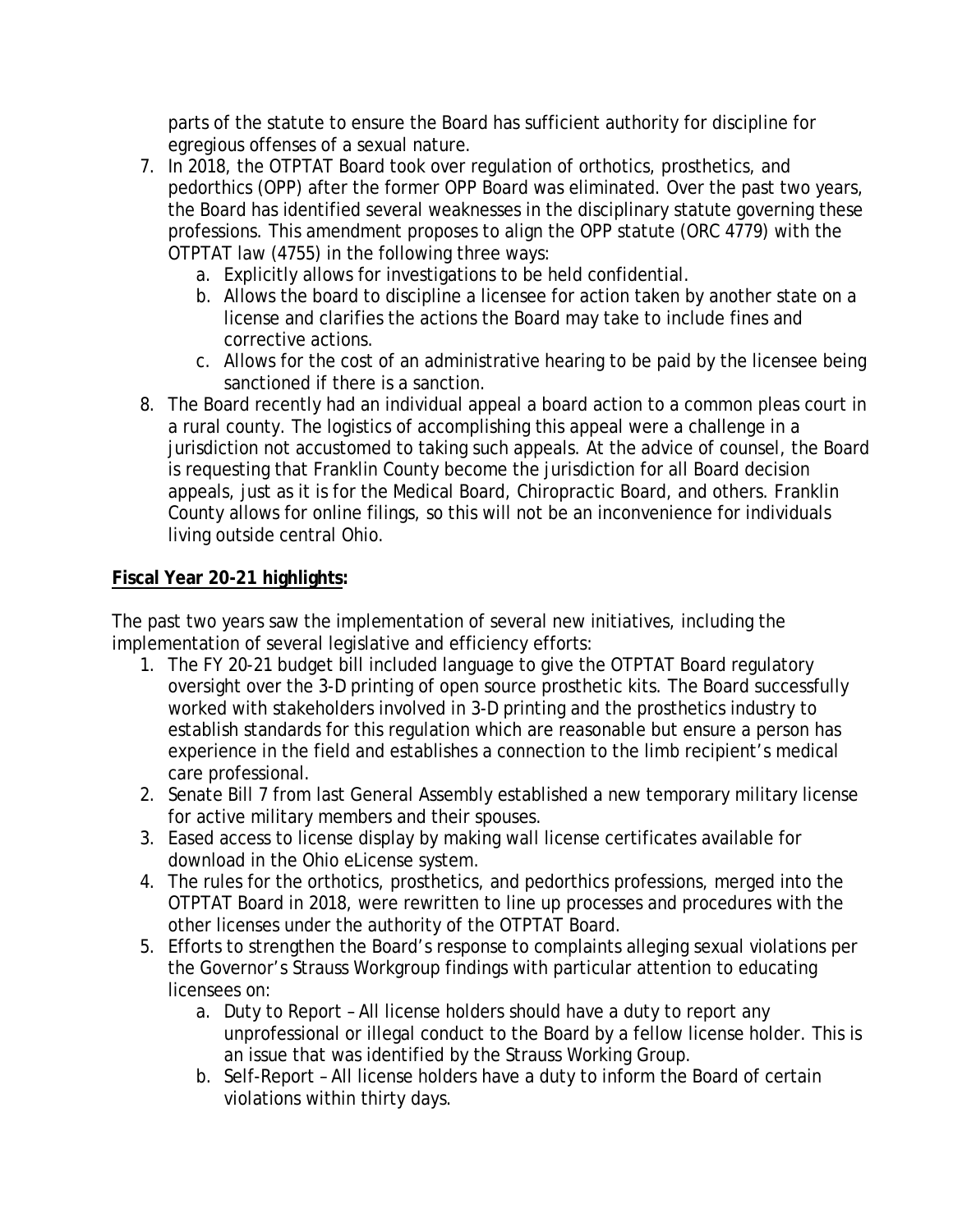c. Informed Consent – All license holders must obtain informed consent from their patients or from the parents of a minor patient for treatment. But informed consent requires that the patient have a full knowledge of the treatment and what it entails. This may require obtaining continuous consent and constantly communicating with a patient as treatment progresses to ensure their comfort level, especially if treatment involves sensitive areas of the body.

Like everyone else, the Board has had to respond to the COVID-19 emergency. Questions about telehealth, licensure requirements across state lines, supervision and delegation under unique circumstances, and general scope of practice have become common during this time. The Board also made the following adjustments to respond to the emergency:

- 1. Per legislative action, renewal deadlines were delayed first until December 1, 2020 and again until July 1, 2021. This has impacted seven of the nine license types issued by the Board. The Board has encouraged licensees to renew on time if they can in order to reduce confusion over the licensing and continuing education deadlines. However, there will always be a subset of people who wait until the last minute. This has had an impact on Board revenues which are derived largely from renewal fees. The Board expects to recoup most of this revenue, but some of it may spill into Fiscal Year 2022 if people wait to renew in the few days prior to July 1.
- 2. Early on in the emergency, exam centers were closed or had to reduce capacity, making scheduling for these exams challenging. For an Ohio physical therapist or physical therapist assistant applicant, a jurisprudence exam is required to be taken at an exam center. Recognizing the scheduling challenge, the Board was able to begin allowing license applicants to take an alternate laws and rules exam called the jurisprudence assessment module which had recently been developed. This module is taken at home and does not require testing center access. This eased the burden to the license applicant while continuing to ensure quality licensing standards.

#### **Challenges for the FY 2022-2023 Biennium**

Looking forward to the FY 22-23 biennium, the Board has several initiatives on the horizon. Interstate licensure compacts are being considered by the legislature for physical therapy and occupational therapy (Senate Bills 5 and 7). These compacts would safely ease the ability to practice across state lines without sacrificing licensure standards. The explosion of therapy telehealth services during the COVID emergency have certainly demonstrated the advantages to belonging to the interstate licensure compacts and would benefit Ohio licensees greatly. The Board also continues to examine its policies and procedures to look for opportunities for greater efficiency. We also continue to work to strengthen our response to complaints related to sexual boundaries by implementing the suggestions from the Governor's working group on the Strauss case.

On behalf of the OTPTAT Board, I appreciate thoughtful consideration of the Board's FY 2022- 2023 budget request, and I am happy to answer any questions.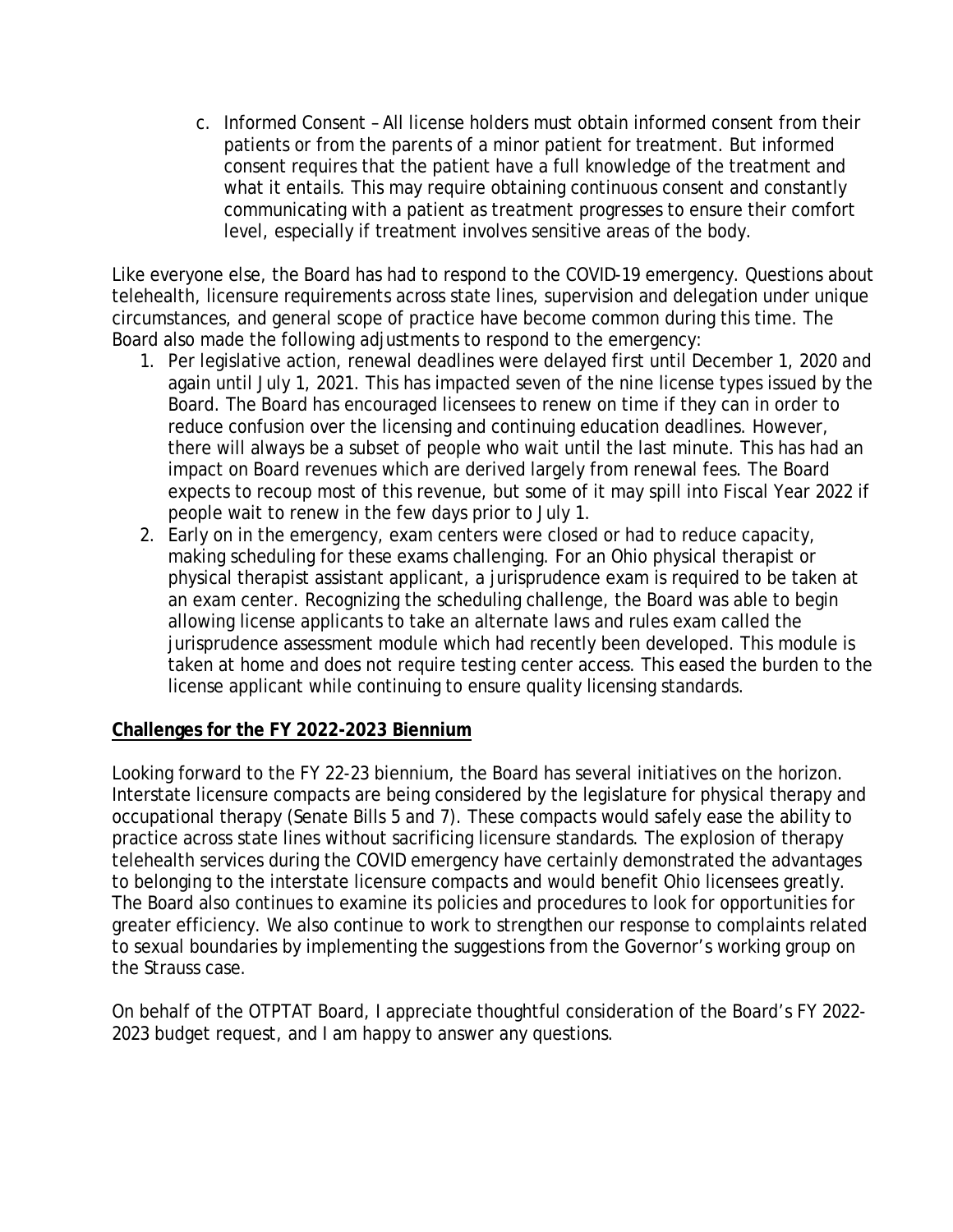# **Historical Trends:**

| License      | 2011   | 2012   | 2013   | 2014   | 2015   | 2016   | 2017   | 2018   | 2019   | 2020   |
|--------------|--------|--------|--------|--------|--------|--------|--------|--------|--------|--------|
| OT           | 4.550  | 4.849  | 4,871  | 5.233  | 5.548  | 5.732  | 5.661  | 6,150  | 6.205  | 6,650  |
| <b>OTA</b>   | 3.191  | 3.474  | 3,771  | 4.102  | 4.479  | 4.470  | 4.694  | 5.058  | 4.985  | 5.170  |
| PT.          | 7.764  | 7.824  | 8,459  | 8.604  | 9,185  | 9,387  | 9.795  | 9,888  | 10,493 | 10,578 |
| <b>PTA</b>   | 5.855  | 6.299  | 6,597  | 7.122  | 7.613  | 8.060  | 7.943  | 8.433  | 8.477  | 8,842  |
| AT           | 2.008  | 2.250  | 2.235  | 2.509  | 2.815  | 2.903  | 2.753  | 2.985  | 2.903  | 3.094  |
| LO.          |        |        |        |        |        |        |        | 78     | 72     | 81     |
| I P          |        |        |        |        |        |        |        | 64     | 61     | 70     |
| <b>LPED</b>  |        |        |        |        |        |        |        | 81     | 77     | 80     |
| I PO         |        |        |        |        |        |        |        | 122    | 133    | 145    |
| <b>TOTAL</b> | 23,368 | 24,696 | 25,933 | 27,570 | 29,640 | 30,552 | 30,846 | 32,859 | 33,406 | 34,710 |
| Increase     | 5.39%  | 5.68%  | 5.01%  | 6.31%  | 7.50%  | 5.28%  | 1%     | 6.5%   | 1.7%   | 3.9%   |

# Number of License Holders by Fiscal Year